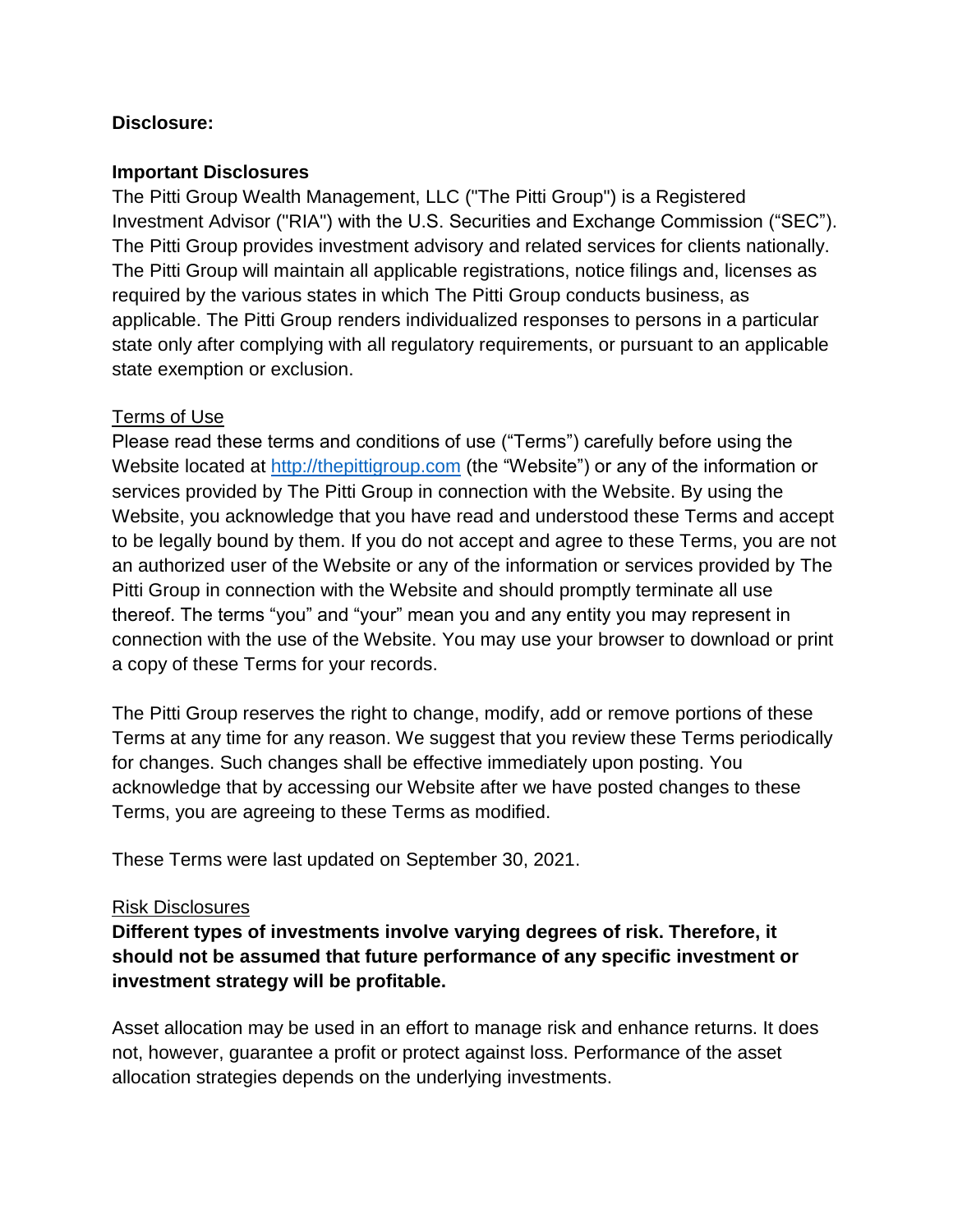This Website is intended to provide general information about The Pitti Group and its services. It is not intended to offer or deliver investment advice in any way. Information regarding investment services are provided solely to gain an understanding of our investment philosophy, our strategies and to be able to contact us for further information.

Market data, articles and other content on this Website are based on generally available information and are believed to be reliable. The Pitti Group does not guarantee the accuracy of the information contained in this Website. The information is of a general nature and should not be construed as investment advice.

Please remember that it remains your responsibility to advise The Pitti Group, in writing, if there are any changes in your personal/financial situation or investment objectives for the purpose of reviewing/evaluating/revising our previous recommendations and/or services, if you would like to impose, add, or to modify any reasonable restrictions to our investment advisory services.

The Pitti Group will provide all prospective clients with a copy of our current Form ADV, Part 2A ("Disclosure Brochure"), Form ADV Part 2B ("Brochure Supplements") and, Form CRS ("Client Relationship Summary"). You may obtain a copy of these disclosures on the SEC Website at [http://adviserinfo.sec.gov](http://adviserinfo.sec.gov/) or you may Contact Us *[info@thepittigroup.com](mailto:info@thepittigroup.com)* to request a free copy via .pdf or hardcopy.

#### **Privacy Disclosures**

The Pitti Group is committed to safeguarding the use of personal information of our Clients (also referred to as "you" and "your") that we obtain as your Investment Advisor, as described in our Privacy Policy.

The Pitti Group does not collect personal non-public information through this Website; however, the Advisor may collect information from you on application forms, agreements, profile or investment policy statements, and other documents received or processed in relation to services we provide. We also may collect information from other sources.

We do not respond to "do not track" requests because we do not track you over time or across third party Websites to provide targeted advertising. We may track you across our Website to help us improve our content.

We may use "cookies" and similar online technologies to keep, and sometimes track, information about you regarding your usage of our Website. Cookies are small data files that are sent to your browser or related software from a Web server and stored on your device. Cookies help us to collect information about your usage of our Website, including date and time of visits, pages viewed, amount of time spent on our sites, or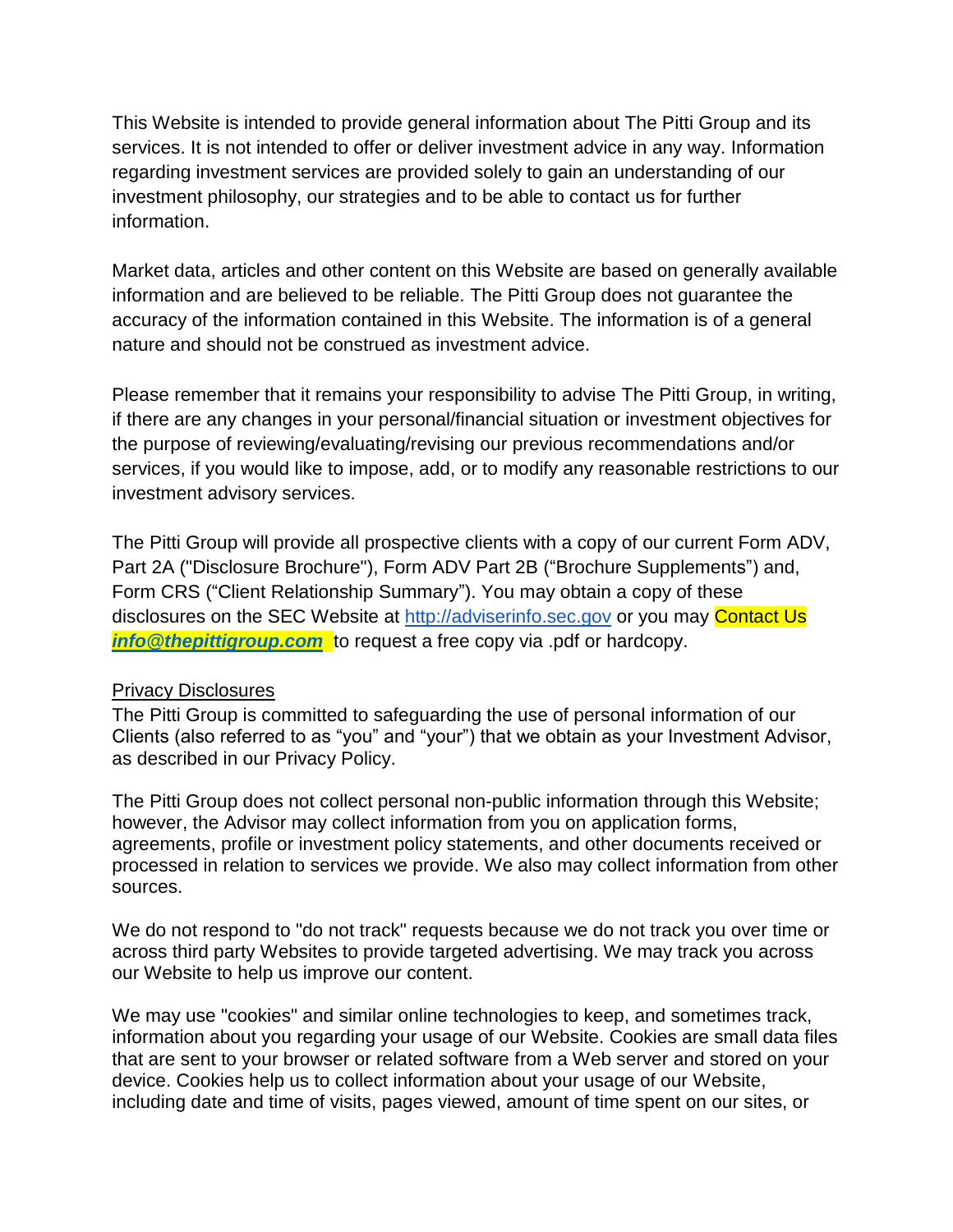general information about the device used to access the site, such as the browser used. You can refuse to store or delete cookies by configuring your web browser settings. Most browsers and mobile devices have their own settings to manage cookies. If you refuse a cookie when on our Website, or if you delete cookies, you may experience some inconvenience in your use of our Website, such as having to re-configure preferences.

When you are on this Website you may have the opportunity to click-through to other Websites, including Websites operated by unaffiliated third parties. These sites may collect nonpublic personal Information about you. We do not control sites operated by these entities and are not responsible for the information practices of these sites. This Privacy Policy does not address the information practices of other Websites. The privacy policies of Websites operated third parties are located on those sites.

For a copy of the The Pitti Group Privacy Policy, please click here. *[info@thepittigroup.com](mailto:info@thepittigroup.com)*

# Email Disclosures

The Pitti Group often communicates with its clients and prospective clients through electronic mail ("email") and other electronic means. Your privacy and security are very important to us. The Pitti Group makes every effort to ensure that email communications do not contain sensitive information. We remind our clients and others not to send The Pitti Group private information over email. If you have sensitive data to deliver, we can provide secure means for such delivery.

**Please note:** The Pitti Group does not accept trading or money movement instructions via email.

As a registered investment advisor, The Pitti Group emails may be subject to inspection by the Chief Compliance Officer ("CCO") of The Pitti Group or the securities regulators.

If you have received an email from The Pitti Group in error, we ask that you contact the sender and destroy the email and its contents.

If you have any questions regarding our email policies, please Contact Us *[info@thepittigroup.com.](mailto:info@thepittigroup.com)* 

# **Social Websites**

The Pitti Group may utilize third-party Websites, including social media Websites, blogs, and other interactive content. The Pitti Group considers all interactions with clients, prospective clients and the general public on these sites to be advertisements under the securities regulations. As such, The Pitti Group generally retains copies of information